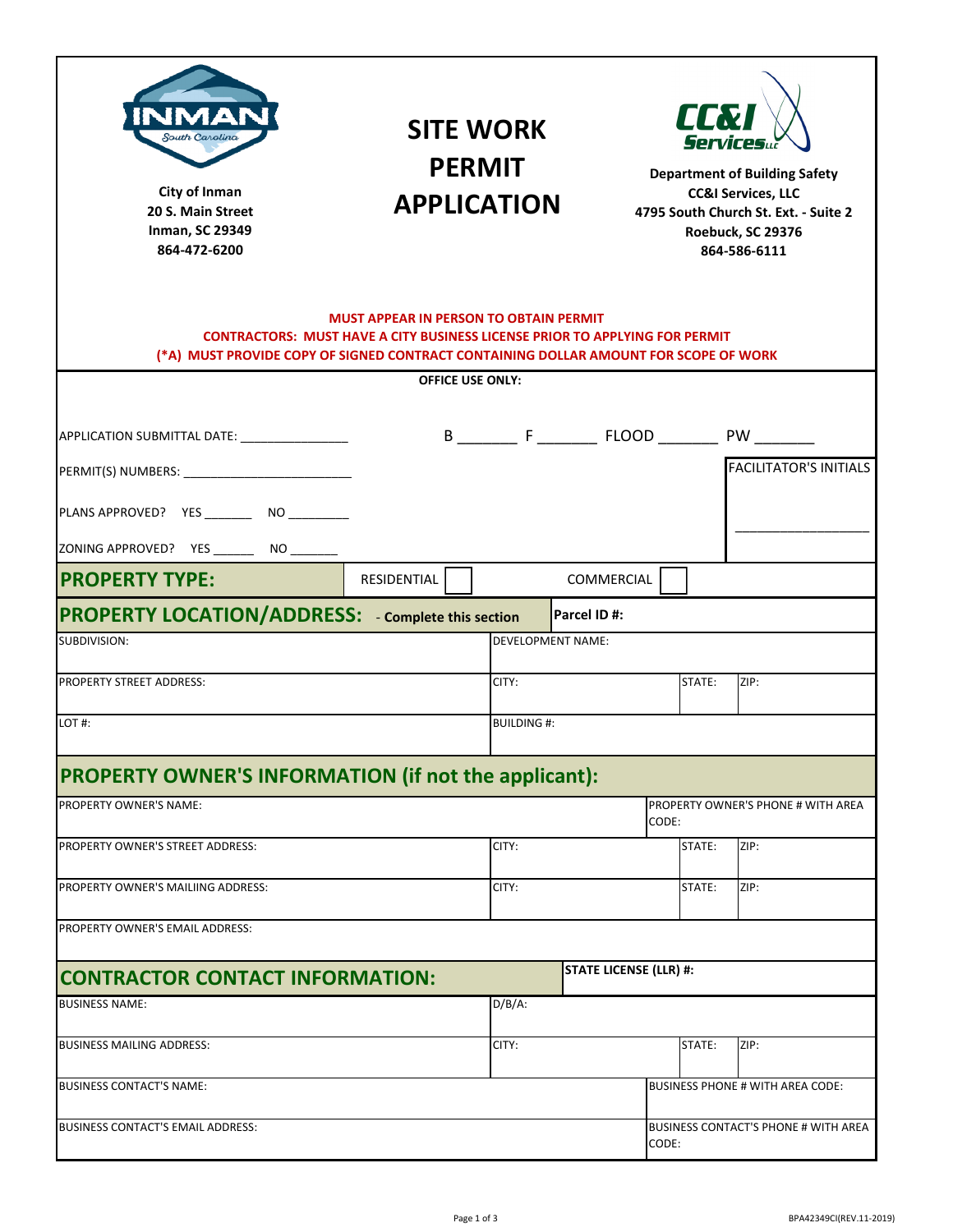| <b>TYPE OF WORK:</b>                                                                                                                                                                                                                                                                      |    |                                                    |    |  |  |  |  |
|-------------------------------------------------------------------------------------------------------------------------------------------------------------------------------------------------------------------------------------------------------------------------------------------|----|----------------------------------------------------|----|--|--|--|--|
| Creating or Expanding an Asphalt or Concrete Area<br><b>Grading and Seeding Only</b><br>Completing Site Work (including Utilities, Grading, Paving and Foundation) for future building construction<br>Other:<br>** Additional permits will be required for future building construction. |    |                                                    |    |  |  |  |  |
| <b>GROSS SQUARE FOOTAGE:</b>                                                                                                                                                                                                                                                              |    | <b>EXISTING</b><br><b>NEW</b>                      |    |  |  |  |  |
| <b>DESCRIPTION OF WORK:</b>                                                                                                                                                                                                                                                               |    |                                                    |    |  |  |  |  |
|                                                                                                                                                                                                                                                                                           |    |                                                    |    |  |  |  |  |
|                                                                                                                                                                                                                                                                                           |    |                                                    |    |  |  |  |  |
| (*A) CONTRACT AMOUNT:                                                                                                                                                                                                                                                                     | \$ | Do you have a current business license?<br>Yes, #: | No |  |  |  |  |
| <b>CONTRACTORS: YOU MUST PURCHASE A CITY BUSINESS LICENSE IN ORDER TO OBTAIN A PERMIT AND CONDUCT WORK.</b>                                                                                                                                                                               |    |                                                    |    |  |  |  |  |
| <b>City of Inman</b><br><b>BUILDING CODES FEE SCHEDULE - EFFECTIVE December 5, 2019</b><br>For information on how to apply and calculate residential/commercial fees please<br>click on the link: www.cciservicesllc.com/inmanbuildingsafety Table 1 BVD Chart                            |    |                                                    |    |  |  |  |  |